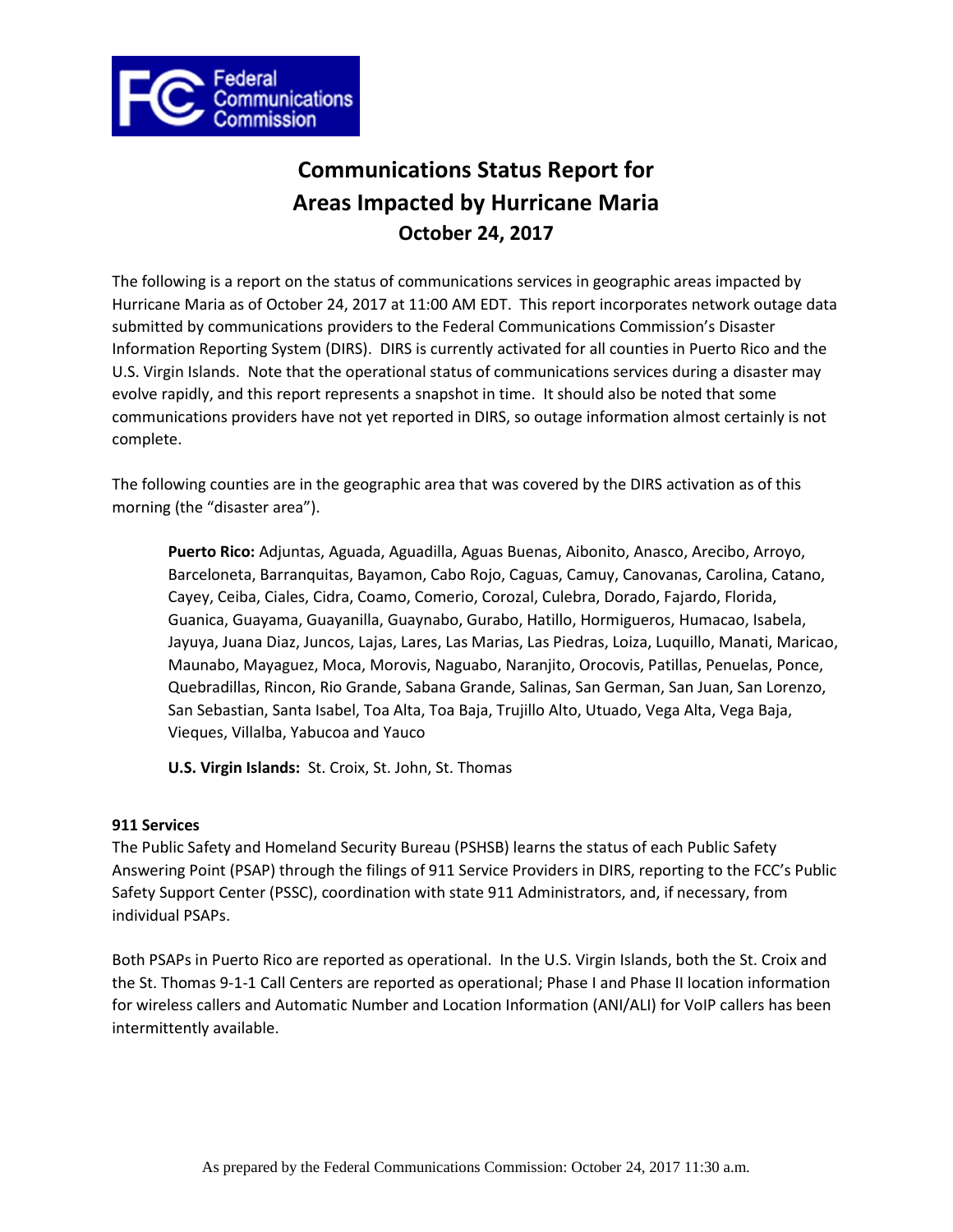

#### **Wireless Services**

The following section describes the status of wireless communications services and restoration in the disaster area, including the percentage of cell sites out of service for each county.

The following map of the disaster area illustrates which counties in Puerto Rico are most affected:

# **Percent Cell Sites Out-of-Service By County**



10/24/2017 11:01:56 AM

 $1 - 20$   $21 - 40$   $41 - 60$   $61 - 80$   $81 - 100$ 

The information shown was provided by the signatories to the Wireless Resiliency Cooperative Framework and several additional companies that agreed to allow us to include their data in the aggregated data:

**Puerto Rico:** 65.0% (down from 66.1% yesterday) of the cell sites are out of service. All counties in Puerto Rico except Bayamon, Caguas, Carolina, Catano, Dorado, Florida, Guaynabo, Hatillo, and San Juan have greater than 50% of their cell sites out of service. 4 (same as yesterday) out of the 78 counties in Puerto Rico have 100% of their cell sites down.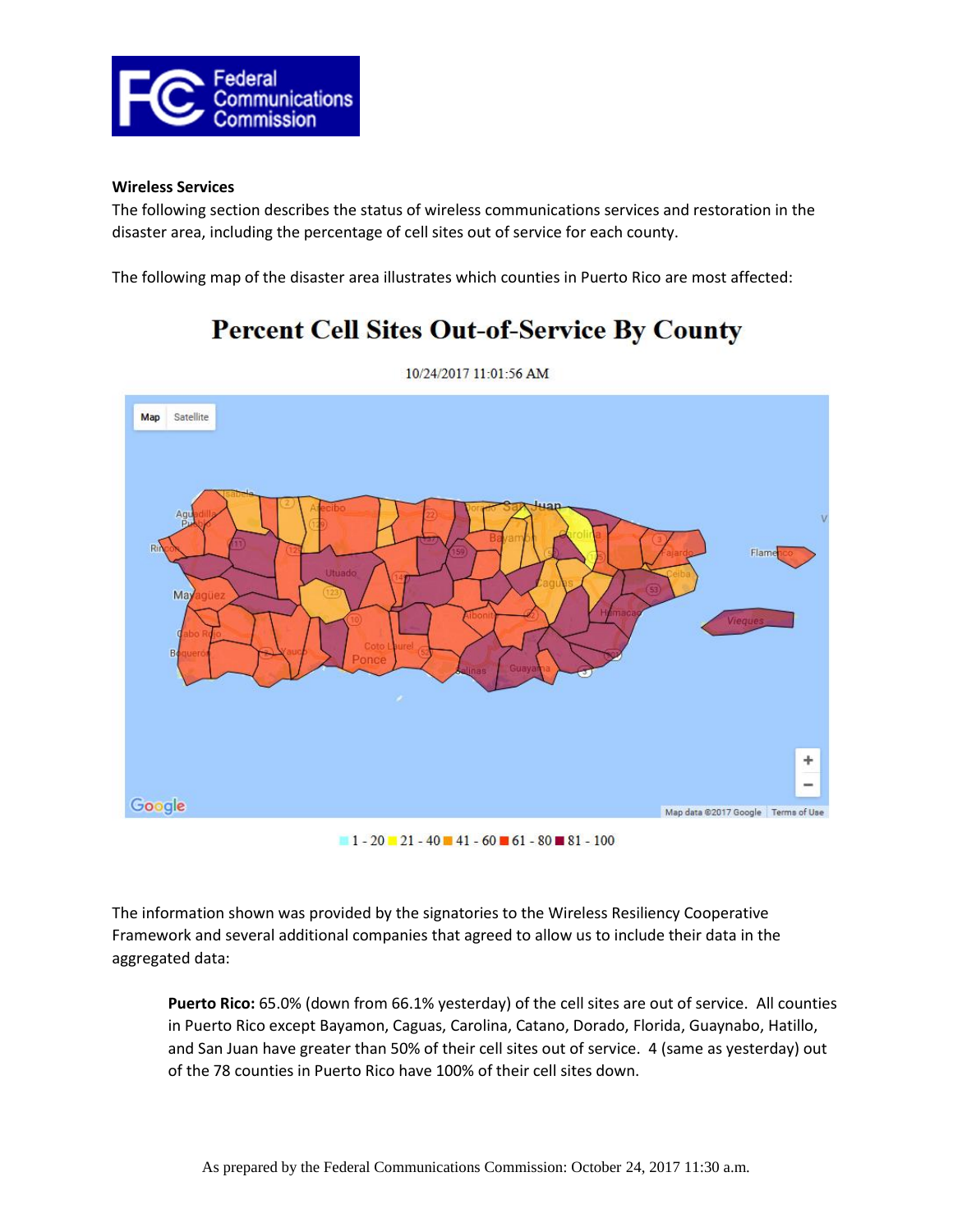

The wireless companies have opened up roaming on the islands so that they, collectively, can serve the maximum population of the islands with the current coverage available. They are coordinating and prioritizing the recovery of cell sites and placement of temporary assets with the other carriers to maximize the coverage for all subscribers. Satellite Cells on Light Trucks (COLTs) have been deployed in Aguadilla, Arecibo, Cayey, Caomo Sur, Fajardo, Guayama, Manati, Mayaguez Mesa, San German, Vega Baja, and Yauco and Terrestrial Cells on Wheels (COWs)/COLTs in Humacao, Quebradillas, Rio Grande, and Utuado. Approximately 64% (up from 63% last week) of the population was reported to be covered by the wireless carriers in Puerto Rico.

**U.S. Virgin Islands:** Overall, 52.1% (down from 55.4% yesterday) of cell sites are out of service. 88.9% (same as yesterday) of cell sites in St. John are out of service. Approximately 93% (up from 91% last week) of the population was reported to be covered by the wireless carriers in the U.S. Virgin Islands.

The tables below provide the percentage of cell sites out of service by county per state or territory. Counties highlighted in red have 100% of their cell sites out of service.

| <b>State</b> | <b>Affected</b><br><b>Counties</b> | <b>Cell Sites</b><br><b>Served</b> | <b>Cell Sites</b><br>Out | Percent<br>Out | <b>COWs or</b><br><b>COLTs</b><br><b>Deployed</b> |
|--------------|------------------------------------|------------------------------------|--------------------------|----------------|---------------------------------------------------|
| PR           | <b>ADJUNTAS</b>                    | 10                                 | 6                        | 60.0%          |                                                   |
| PR           | <b>AGUADA</b>                      | 24                                 | 16                       | 66.7%          |                                                   |
| PR           | <b>AGUADILLA</b>                   | 42                                 | 28                       | 66.7%          | Yes                                               |
| PR           | <b>AGUAS BUENAS</b>                | 20                                 | 18                       | 90.0%          |                                                   |
| <b>PR</b>    | <b>AIBONITO</b>                    | 27                                 | 18                       | 66.7%          |                                                   |
| <b>PR</b>    | ANASCO                             | 14                                 | 12                       | 85.7%          |                                                   |
| PR           | <b>ARECIBO</b>                     | 87                                 | 61                       | 70.1%          | Yes                                               |
| PR           | <b>ARROYO</b>                      | 18                                 | 14                       | 77.8%          |                                                   |
| PR           | <b>BARCELONETA</b>                 | 36                                 | 20                       | 55.6%          |                                                   |
| PR           | <b>BARRANQUITAS</b>                | 17                                 | 13                       | 76.5%          |                                                   |

# **Puerto Rico:**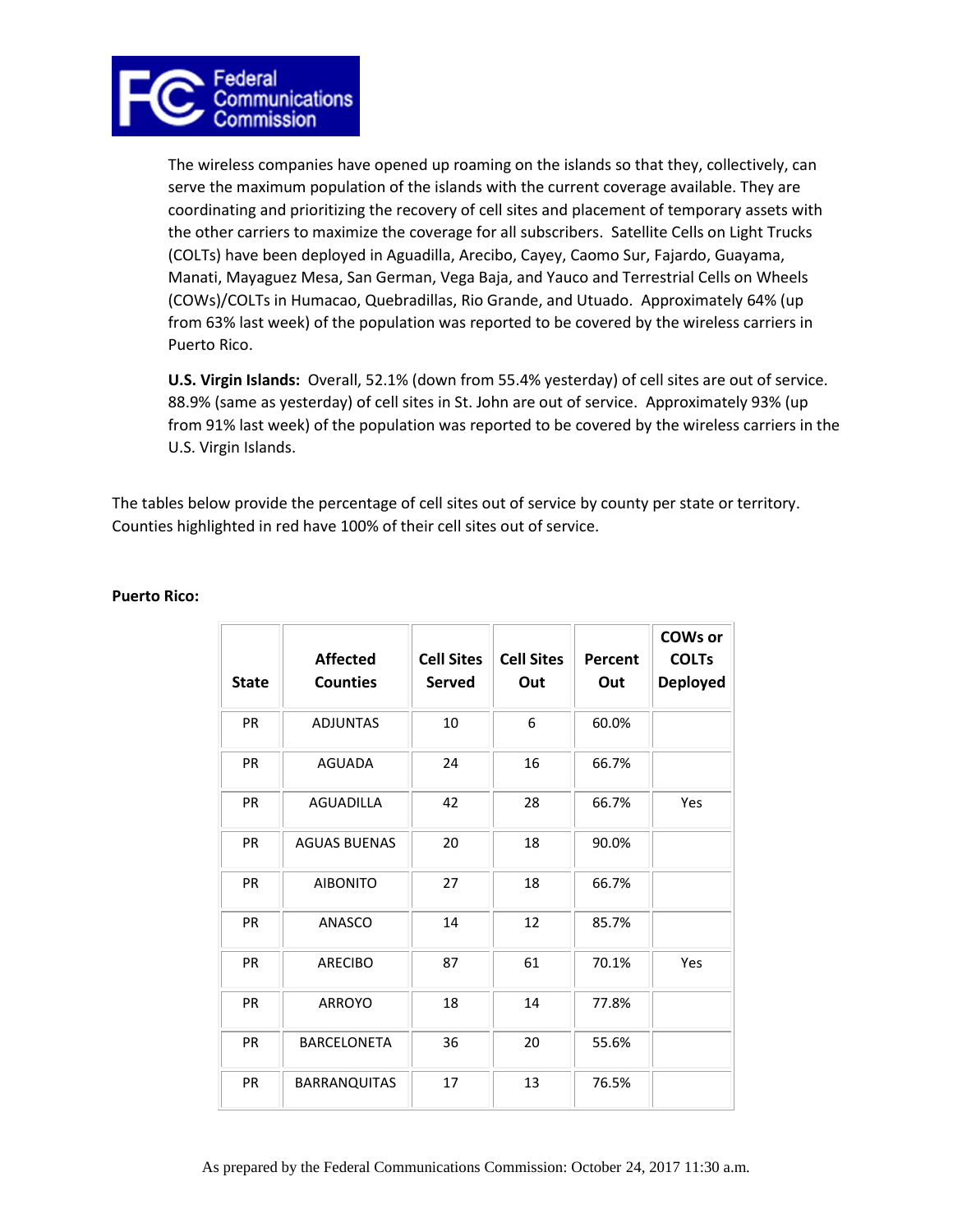

| PR | <b>BAYAMON</b>    | 148 | 73 | 49.3% |     |
|----|-------------------|-----|----|-------|-----|
| PR | CABO ROJO         | 45  | 33 | 73.3% |     |
| PR | CAGUAS            | 83  | 40 | 48.2% |     |
| PR | CAMUY             | 19  | 10 | 52.6% |     |
| PR | CANOVANAS         | 28  | 22 | 78.6% |     |
| PR | <b>CAROLINA</b>   | 116 | 46 | 39.7% |     |
| PR | CATANO            | 20  | 5  | 25.0% |     |
| PR | CAYEY             | 41  | 31 | 75.6% | Yes |
| PR | <b>CEIBA</b>      | 27  | 16 | 59.3% |     |
| PR | <b>CIALES</b>     | 18  | 11 | 61.1% |     |
| PR | <b>CIDRA</b>      | 29  | 23 | 79.3% |     |
| PR | COAMO             | 23  | 18 | 78.3% |     |
| PR | <b>COMERIO</b>    | 19  | 17 | 89.5% |     |
| PR | COROZAL           | 23  | 21 | 91.3% |     |
| PR | <b>CULEBRA</b>    | 12  | 8  | 66.7% |     |
| PR | <b>DORADO</b>     | 38  | 18 | 47.4% |     |
| PR | <b>FAJARDO</b>    | 30  | 22 | 73.3% | Yes |
| PR | <b>FLORIDA</b>    | 8   | 4  | 50.0% |     |
| PR | <b>GUANICA</b>    | 17  | 12 | 70.6% |     |
| PR | <b>GUAYAMA</b>    | 31  | 26 | 83.9% | Yes |
| PR | <b>GUAYANILLA</b> | 9   | 6  | 66.7% |     |
| PR | <b>GUAYNABO</b>   | 81  | 36 | 44.4% |     |
| PR | <b>GURABO</b>     | 45  | 26 | 57.8% |     |
| PR | <b>HATILLO</b>    | 27  | 10 | 37.0% |     |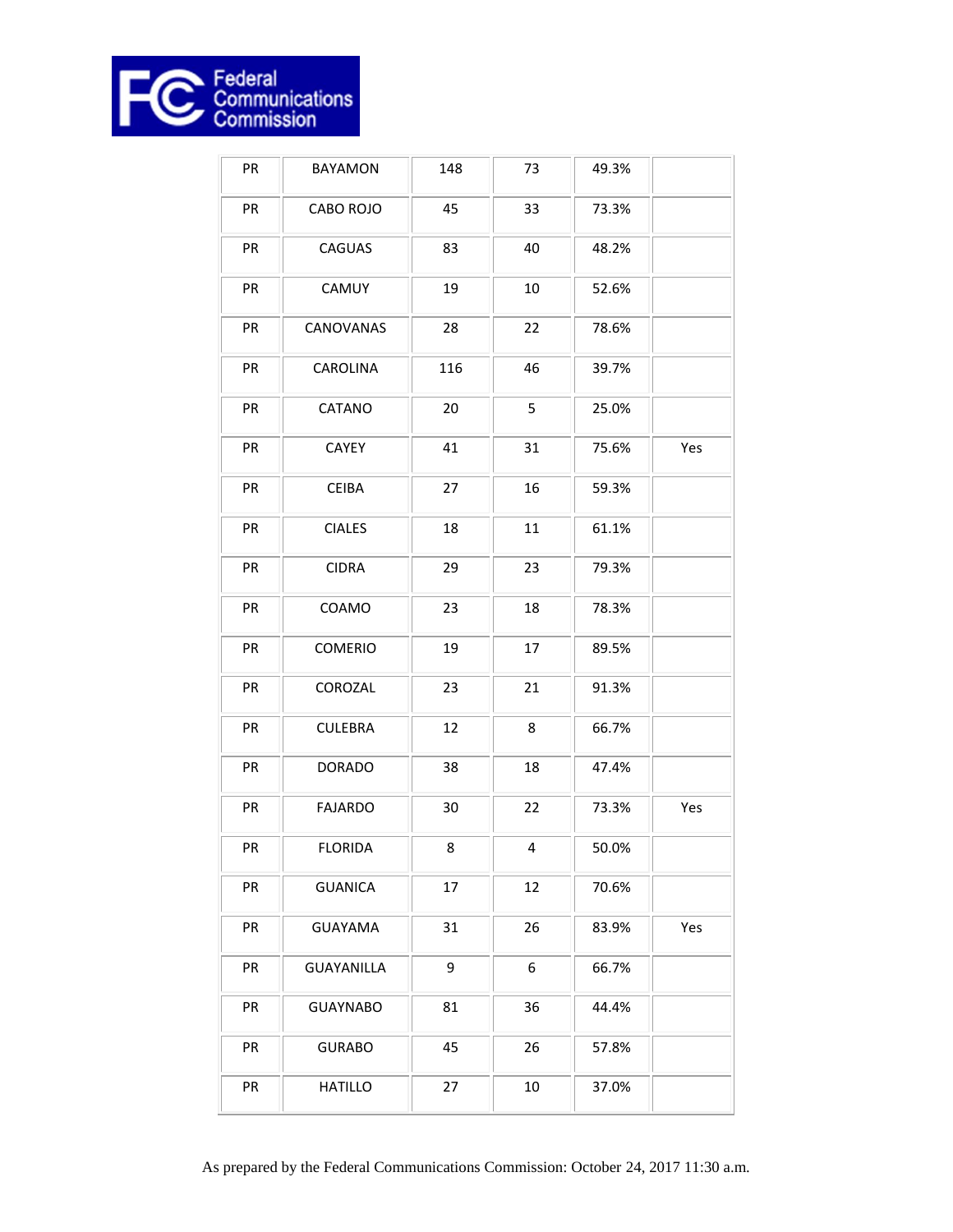

| PR | <b>HORMIGUEROS</b> | 9   | 6              | 66.7%  |     |
|----|--------------------|-----|----------------|--------|-----|
| PR | <b>HUMACAO</b>     | 42  | 34             | 81.0%  | Yes |
| PR | <b>ISABELA</b>     | 80  | 46             | 57.5%  |     |
| PR | <b>JAYUYA</b>      | 9   | $\overline{7}$ | 77.8%  |     |
| PR | <b>JUANA DIAZ</b>  | 36  | 24             | 66.7%  |     |
| PR | <b>JUNCOS</b>      | 28  | 17             | 60.7%  |     |
| PR | LAJAS              | 24  | 18             | 75.0%  |     |
| PR | LARES              | 18  | 12             | 66.7%  |     |
| PR | <b>LAS MARIAS</b>  | 12  | $10\,$         | 83.3%  |     |
| PR | <b>LAS PIEDRAS</b> | 17  | 15             | 88.2%  |     |
| PR | LOIZA              | 13  | 11             | 84.6%  |     |
| PR | LUQUILLO           | 13  | 9              | 69.2%  |     |
| PR | <b>MANATI</b>      | 28  | 21             | 75.0%  | Yes |
| PR | <b>MARICAO</b>     | 5   | 5              | 100.0% |     |
| PR | <b>MAUNABO</b>     | 11  | 11             | 100.0% |     |
| PR | MAYAGUEZ           | 66  | 49             | 74.2%  | Yes |
| PR | <b>MOCA</b>        | 19  | 15             | 78.9%  |     |
| PR | <b>MOROVIS</b>     | 21  | 19             | 90.5%  |     |
| PR | <b>NAGUABO</b>     | 23  | 23             | 100.0% |     |
| PR | NARANJITO          | 24  | 19             | 79.2%  |     |
| PR | <b>OROCOVIS</b>    | 15  | 14             | 93.3%  |     |
| PR | PATILLAS           | 15  | 13             | 86.7%  |     |
| PR | PENUELAS           | 19  | 15             | 78.9%  |     |
| PR | <b>PONCE</b>       | 101 | 69             | 68.3%  |     |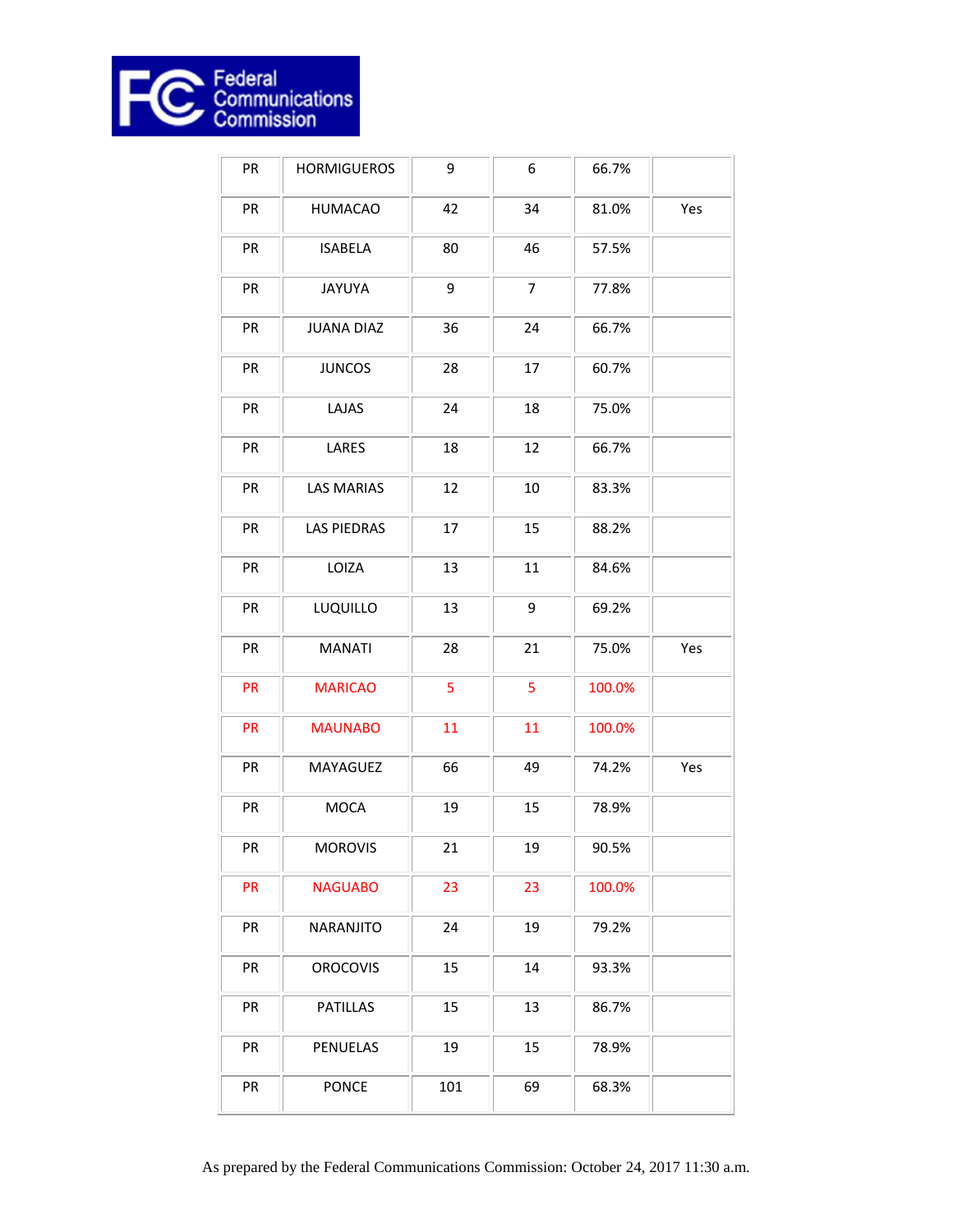

| PR           | QUEBRADILLAS         | 19    | 15     | 78.9%  | Yes |
|--------------|----------------------|-------|--------|--------|-----|
| PR           | <b>RINCON</b>        | 15    | 13     | 86.7%  |     |
| PR           | RIO GRANDE           | 43    | 33     | 76.7%  | Yes |
| PR           | SABANA GRANDE        | 13    | 10     | 76.9%  |     |
| PR           | SALINAS              | 29    | 24     | 82.8%  |     |
| PR           | <b>SAN GERMAN</b>    | 25    | 17     | 68.0%  | Yes |
| PR           | <b>SAN JUAN</b>      | 358   | 171    | 47.8%  |     |
| PR           | <b>SAN LORENZO</b>   | 22    | 21     | 95.5%  |     |
| PR           | <b>SAN SEBASTIAN</b> | 21    | 18     | 85.7%  |     |
| PR           | <b>SANTA ISABEL</b>  | 18    | 14     | 77.8%  |     |
| PR           | <b>TOA ALTA</b>      | 43    | 29     | 67.4%  |     |
| PR           | <b>TOA BAJA</b>      | 54    | 29     | 53.7%  |     |
| PR           | TRUJILLO ALTO        | 46    | 38     | 82.6%  |     |
| PR           | <b>UTUADO</b>        | 21    | 17     | 81.0%  | Yes |
| PR           | <b>VEGA ALTA</b>     | 27    | 23     | 85.2%  |     |
| PR           | <b>VEGA BAJA</b>     | 34    | 23     | 67.6%  | Yes |
| PR           | <b>VIEQUES</b>       | 12    | $11\,$ | 91.7%  |     |
| PR           | VILLALBA             | 9     | 8      | 88.9%  |     |
| PR           | <b>YABUCOA</b>       | 31    | 31     | 100.0% |     |
| PR           | YAUCO                | 19    | 14     | 73.7%  | Yes |
| <b>TOTAL</b> |                      | 2,739 | 1,781  | 65.0%  |     |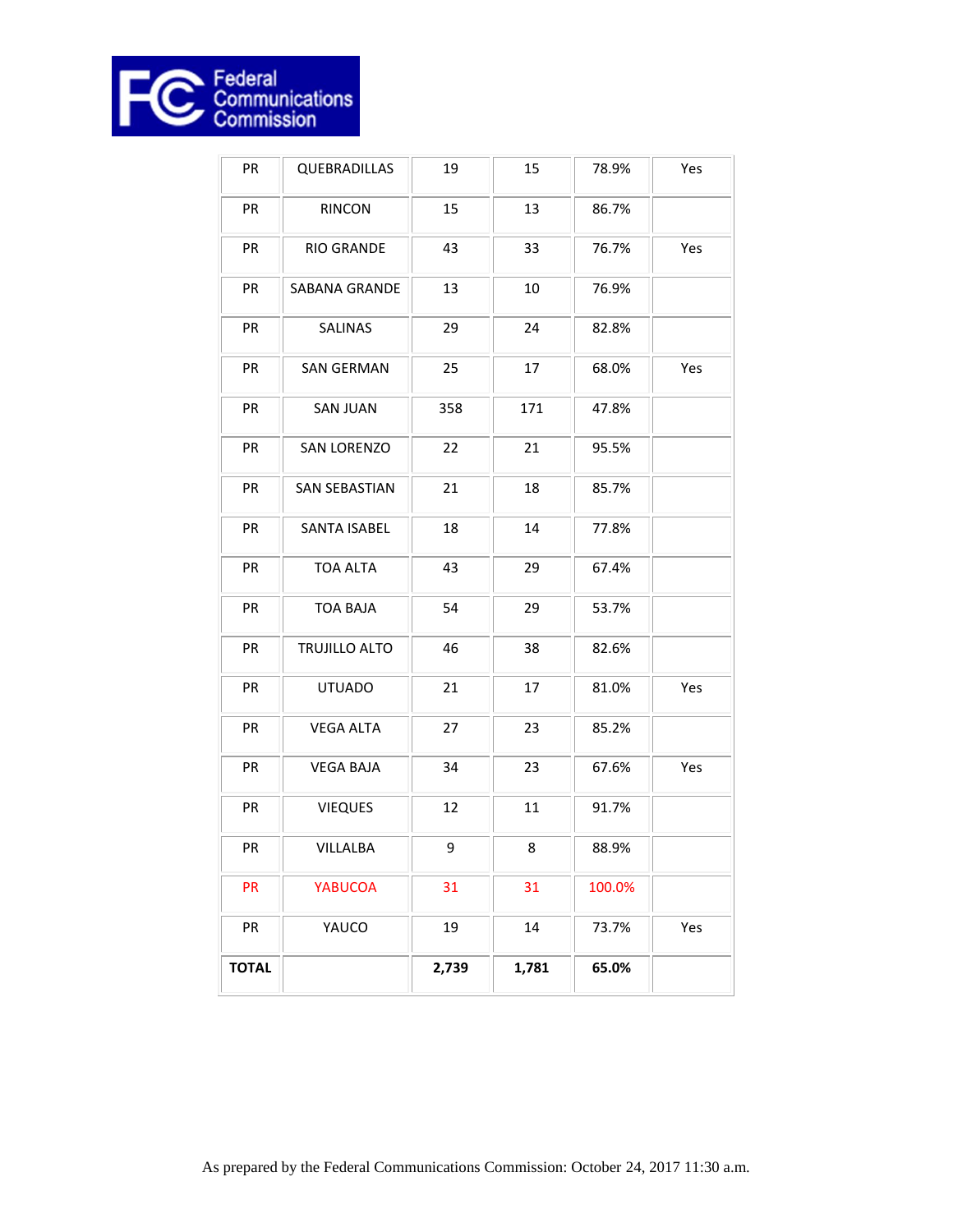

#### **U.S. Virgin Islands:**

| <b>State</b> | <b>Affected Counties Cell Sites Served Cell Sites Out Percent Out</b> |     |    |          |
|--------------|-----------------------------------------------------------------------|-----|----|----------|
| VI           | <b>ST. CROIX</b>                                                      | 46  | 22 | 47.8%    |
| VI           | <b>ST. JOHN</b>                                                       |     |    | 88.9%    |
|              | <b>ST. THOMAS</b>                                                     | 66  | 33 | 50.0%    |
| <b>TOTAL</b> |                                                                       | 121 | 63 | $52.1\%$ |

#### **Cable Systems and Wireline (Combined)**

Since there are widespread power outages in Puerto Rico and the U.S. Virgin Islands, the FCC has received reports that large percentages of consumers are without either cable services or wireline service (one Puerto Rico cable company has reported that approximately 1% of its consumers have had service restored). In Puerto Rico, there are no major switches that are out of service or toll isolated.

#### **Broadcast**

The following provides broadcast status based on data collected from DIRS input, FEMA reports, and FCC scans/outreach.<sup>1</sup>.

Television stations status:

# **Puerto Rico:**

4 TV stations are confirmed operational (WKAQ, WIPR. WNJX, WTIN)

2 TV station are suspected to be out of service (WIPM, WELU)

63 (up from 62) TV stations have been issued Special Temporary Authority to be offline

**U.S. Virgin Islands:** (no change from yesterday)

14 TV stations have been issued Special Temporary Authority to be offline

#### AM Radio stations status:

 $\overline{\phantom{a}}$ 

**Puerto Rico:** (No change from yesterday)

44 AM radio stations are confirmed operational (WA2XPA, WALO, WAPA, WBMJ, WBQN, WCMN, WCPR, WDEP, WENA, WEXS, WGDL, WI2XAC, WI2XSO, WI3XSO, WIAC, WIDA, WIPR, WISO, WJIT, WKAQ, WKFE, WKJB, WKUM, WKVM, WLEO, WLEY, WMDD,

<sup>&</sup>lt;sup>1</sup> When broadcast stations are listed as "suspected to be out of service", the statement is based on field scanning of relevant bands. Stations listed may be operating on reduced power or on a reduced schedule.